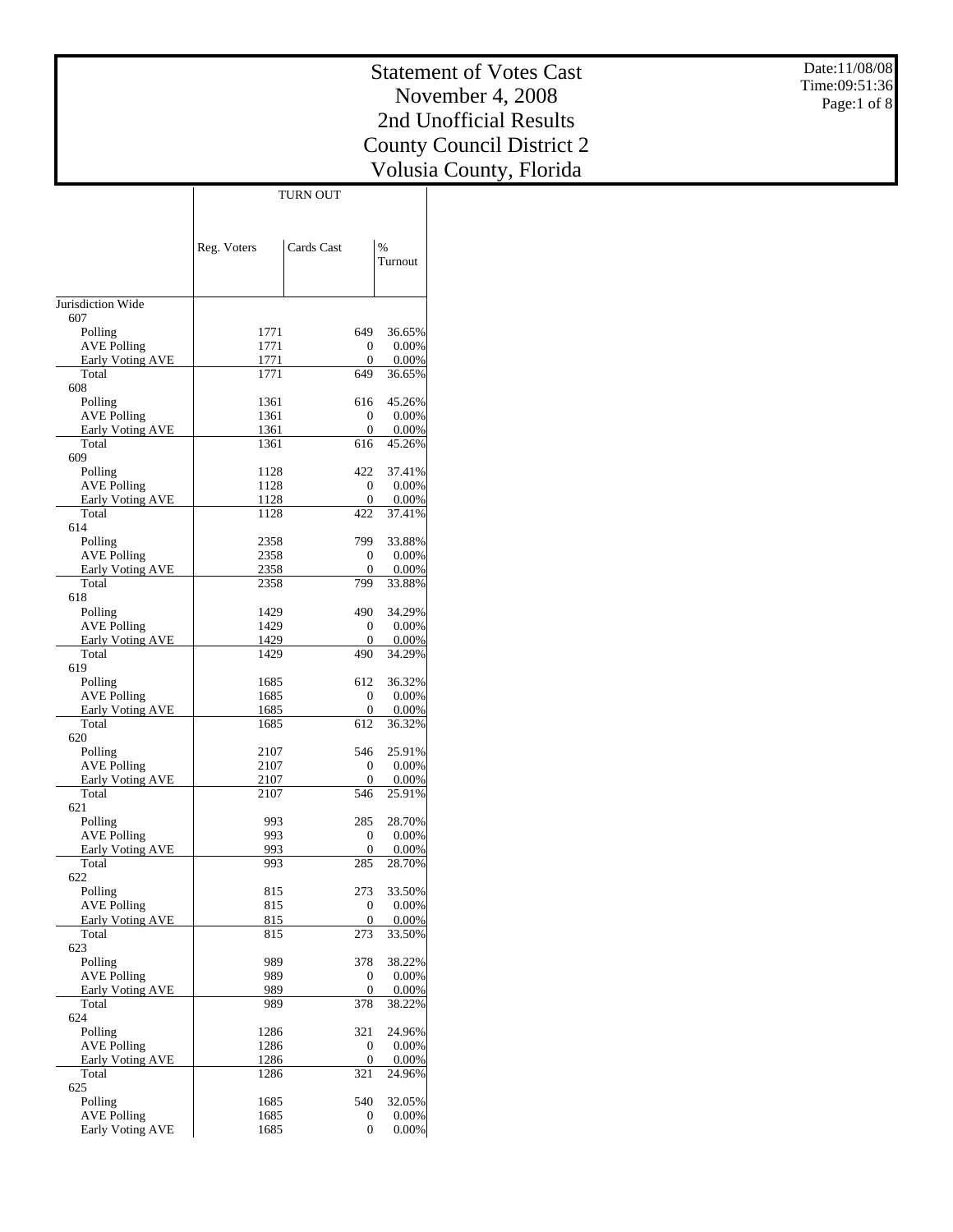Date:11/08/08 Time:09:51:36 Page:2 of 8

| RN OU | JΤ |
|-------|----|

|                                        | Reg. Voters  | Cards Cast          | $\%$<br>Turnout      |
|----------------------------------------|--------------|---------------------|----------------------|
|                                        |              |                     |                      |
| Total                                  | 1685         | 540                 | 32.05%               |
| 626                                    |              |                     |                      |
| Polling                                | 1517         | 546                 | 35.99%               |
| <b>AVE Polling</b><br>Early Voting AVE | 1517<br>1517 | 0<br>0              | 0.00%<br>0.00%       |
| Total                                  | 1517         | 546                 | 35.99%               |
| 628                                    |              |                     |                      |
| Polling                                | 2186         | 797                 | 36.46%               |
| <b>AVE Polling</b><br>Early Voting AVE | 2186<br>2186 | 0<br>0              | 0.00%<br>0.00%       |
| Total                                  | 2186         | 797                 | 36.46%               |
| 629                                    |              |                     |                      |
| Polling                                | 1750         | 633                 | 36.17%               |
| <b>AVE Polling</b>                     | 1750<br>1750 | $\mathbf{0}$<br>0   | 0.00%<br>0.00%       |
| Early Voting AVE<br>Total              | 1750         | 633                 | 36.17%               |
| 633                                    |              |                     |                      |
| Polling                                | 1099         | 368                 | 33.48%               |
| <b>AVE Polling</b>                     | 1099         | 0                   | 0.00%                |
| Early Voting AVE<br>Total              | 1099<br>1099 | 0<br>368            | 0.00%<br>33.48%      |
| 636                                    |              |                     |                      |
| Polling                                | 1093         | 357                 | 32.66%               |
| <b>AVE Polling</b>                     | 1093         | 0                   | 0.00%                |
| Early Voting AVE                       | 1093         | 0                   | 0.00%                |
| Total<br>637                           | 1093         | 357                 | 32.66%               |
| Polling                                | 1298         | 593                 | 45.69%               |
| <b>AVE Polling</b>                     | 1298         | 0                   | 0.00%                |
| Early Voting AVE                       | 1298         | 0                   | 0.00%                |
| Total<br>638                           | 1298         | 593                 | 45.69%               |
| Polling                                | 1100         | 531                 | 48.27%               |
| <b>AVE Polling</b>                     | 1100         | 0                   | 0.00%                |
| Early Voting AVE                       | 1100         | 0                   | 0.00%                |
| Total<br>639                           | 1100         | 531                 | 48.27%               |
| Polling                                | 1186         | 476                 | 40.13%               |
| <b>AVE Polling</b>                     | 1186         | 0                   | 0.00%                |
| <b>Early Voting AVE</b>                | 1186         | 0                   | 0.00%                |
| Total                                  | 1186         | 476                 | 40.13%               |
| 640<br>Polling                         | 1740         | 6                   | 0.34%                |
| <b>AVE Polling</b>                     | 1740         | $\overline{0}$      | 0.00%                |
| <b>Early Voting AVE</b>                | 1740         | 0                   | $0.00\%$             |
| Total                                  | 1740         | 6                   | 0.34%                |
| 701                                    |              |                     |                      |
| Polling<br><b>AVE Polling</b>          | 1834<br>1834 | 743<br>0            | 40.51%<br>$0.00\%$   |
| Early Voting AVE                       | 1834         | 0                   | 0.00%                |
| Total                                  | 1834         | 743                 | 40.51%               |
| 702                                    |              |                     |                      |
| Polling                                | 2955         | 1297                | 43.89%               |
| <b>AVE Polling</b><br>Early Voting AVE | 2955<br>2955 | 0<br>0              | $0.00\%$<br>$0.00\%$ |
| Total                                  | 2955         | 1297                | 43.89%               |
| 703                                    |              |                     |                      |
| Polling                                | 2331         | 1014                | 43.50%               |
| <b>AVE Polling</b>                     | 2331         | 0<br>$\overline{0}$ | $0.00\%$<br>$0.00\%$ |
| Early Voting AVE                       | 2331         |                     |                      |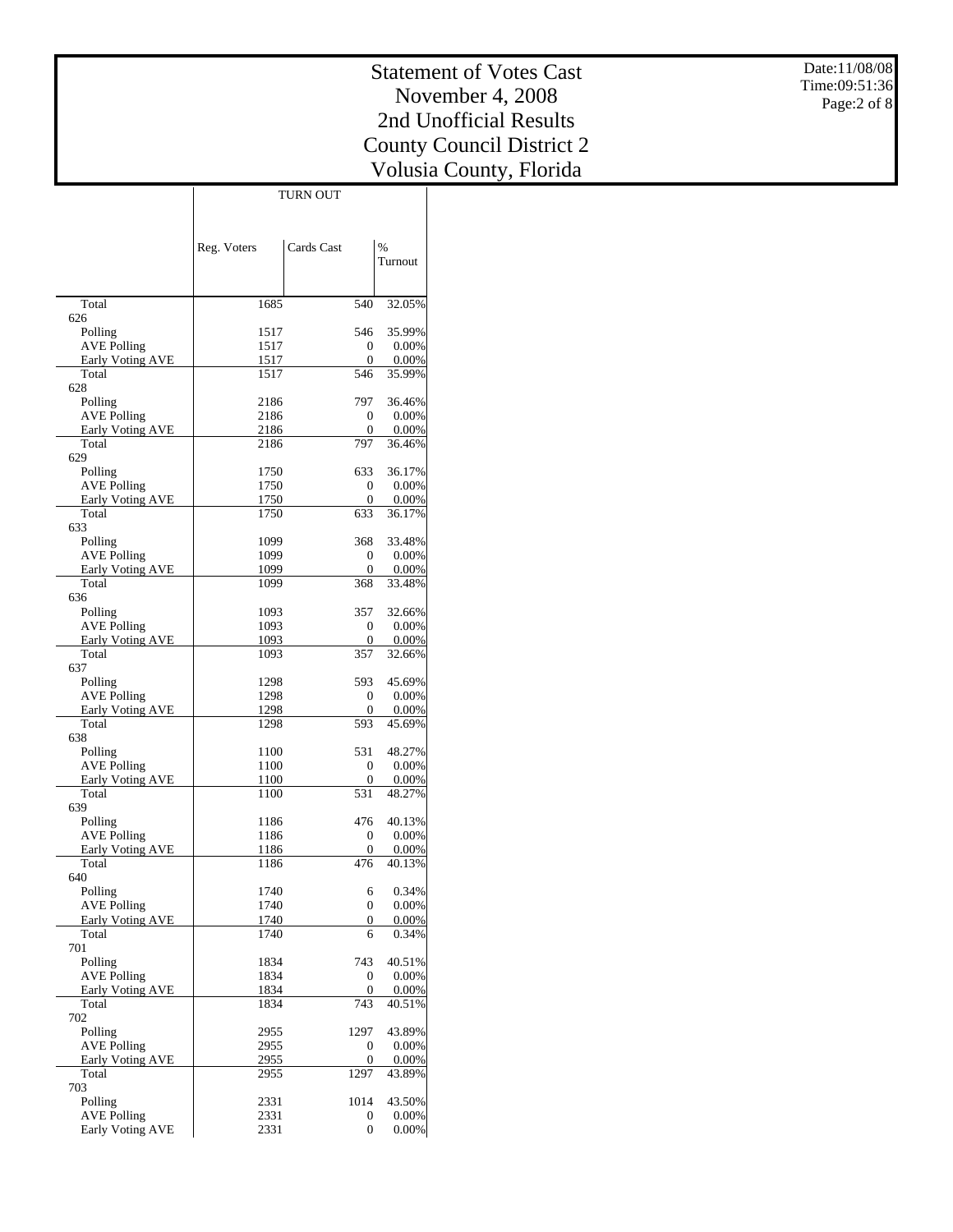Date:11/08/08 Time:09:51:36 Page:3 of 8

## Statement of Votes Cast November 4, 2008 2nd Unofficial Results County Council District 2 Volusia County, Florida

|                                               | Reg. Voters  | Cards Cast           | $\%$            |
|-----------------------------------------------|--------------|----------------------|-----------------|
|                                               |              |                      | Turnout         |
|                                               |              |                      |                 |
| Total<br>704                                  | 2331         | 1014                 | 43.50%          |
| Polling                                       | 844          | 334                  | 39.57%          |
| <b>AVE Polling</b>                            | 844          | $\mathbf{0}$         | 0.00%           |
| <b>Early Voting AVE</b>                       | 844          | $\boldsymbol{0}$     | 0.00%           |
| Total                                         | 844          | 334                  | 39.57%          |
| 705<br>Polling                                | 1398         | 696                  | 49.79%          |
| <b>AVE Polling</b>                            | 1398         | $\mathbf{0}$         | 0.00%           |
| <b>Early Voting AVE</b>                       | 1398         | 0                    | 0.00%           |
| Total                                         | 1398         | 696                  | 49.79%          |
| 706                                           | 1757         | 623                  | 35.46%          |
| Polling<br><b>AVE Polling</b>                 | 1757         | $\mathbf{0}$         | 0.00%           |
| <b>Early Voting AVE</b>                       | 1757         | $\mathbf{0}$         | 0.00%           |
| Total                                         | 1757         | 623                  | 35.46%          |
| 711                                           |              |                      |                 |
| Polling<br><b>AVE Polling</b>                 | 2565<br>2565 | 1197<br>$\mathbf{0}$ | 46.67%<br>0.00% |
| Early Voting AVE                              | 2565         | $\mathbf{0}$         | 0.00%           |
| Total                                         | 2565         | 1197                 | 46.67%          |
| 712                                           |              |                      |                 |
| Polling                                       | 2176         | 961                  | 44.16%          |
| <b>AVE Polling</b><br><b>Early Voting AVE</b> | 2176<br>2176 | 0<br>$\mathbf{0}$    | 0.00%<br>0.00%  |
| Total                                         | 2176         | 961                  | 44.16%          |
| 714                                           |              |                      |                 |
| Polling                                       | 2676         | 1157                 | 43.24%          |
| <b>AVE Polling</b>                            | 2676         | $\mathbf{0}$         | 0.00%           |
| Early Voting AVE<br>Total                     | 2676<br>2676 | 0<br>1157            | 0.00%<br>43.24% |
| 717                                           |              |                      |                 |
| Polling                                       | 2632         | 1292                 | 49.09%          |
| <b>AVE Polling</b>                            | 2632         | $\boldsymbol{0}$     | 0.00%           |
| <b>Early Voting AVE</b><br>Total              | 2632<br>2632 | 0<br>1292            | 0.00%<br>49.09% |
| 726                                           |              |                      |                 |
| Polling                                       | 2674         | 1485                 | 55.53%          |
| <b>AVE Polling</b>                            | 2674         | 0                    | 0.00%           |
| <b>Early Voting AVE</b>                       | 2674         | $\mathbf{0}$<br>1485 | 0.00%           |
| Total<br>730                                  | 2674         |                      | 55.53%          |
| Polling                                       | 1716         | 763                  | 44.46%          |
| <b>AVE Polling</b>                            | 1716         | 0                    | 0.00%           |
| <b>Early Voting AVE</b>                       | 1716         | 0                    | 0.00%           |
| Total<br>731                                  | 1716         | 763                  | 44.46%          |
| Polling                                       | 1543         | 666                  | 43.16%          |
| <b>AVE Polling</b>                            | 1543         | 0                    | 0.00%           |
| Early Voting AVE                              | 1543         | 0                    | 0.00%           |
| Total                                         | 1543         | 666                  | 43.16%          |
| 732<br>Polling                                | 3017         | 1591                 | 52.73%          |
| <b>AVE Polling</b>                            | 3017         | 0                    | 0.00%           |
| <b>Early Voting AVE</b>                       | 3017         | $\boldsymbol{0}$     | 0.00%           |
| Total                                         | 3017         | 1591                 | 52.73%          |
| Absentee                                      |              |                      |                 |
| Absentee<br>Early Voting OS                   | 0<br>0       | 8480<br>0            |                 |
| Other Non Polling                             | 0            | 0                    | ÷               |
|                                               |              |                      |                 |

TURN OUT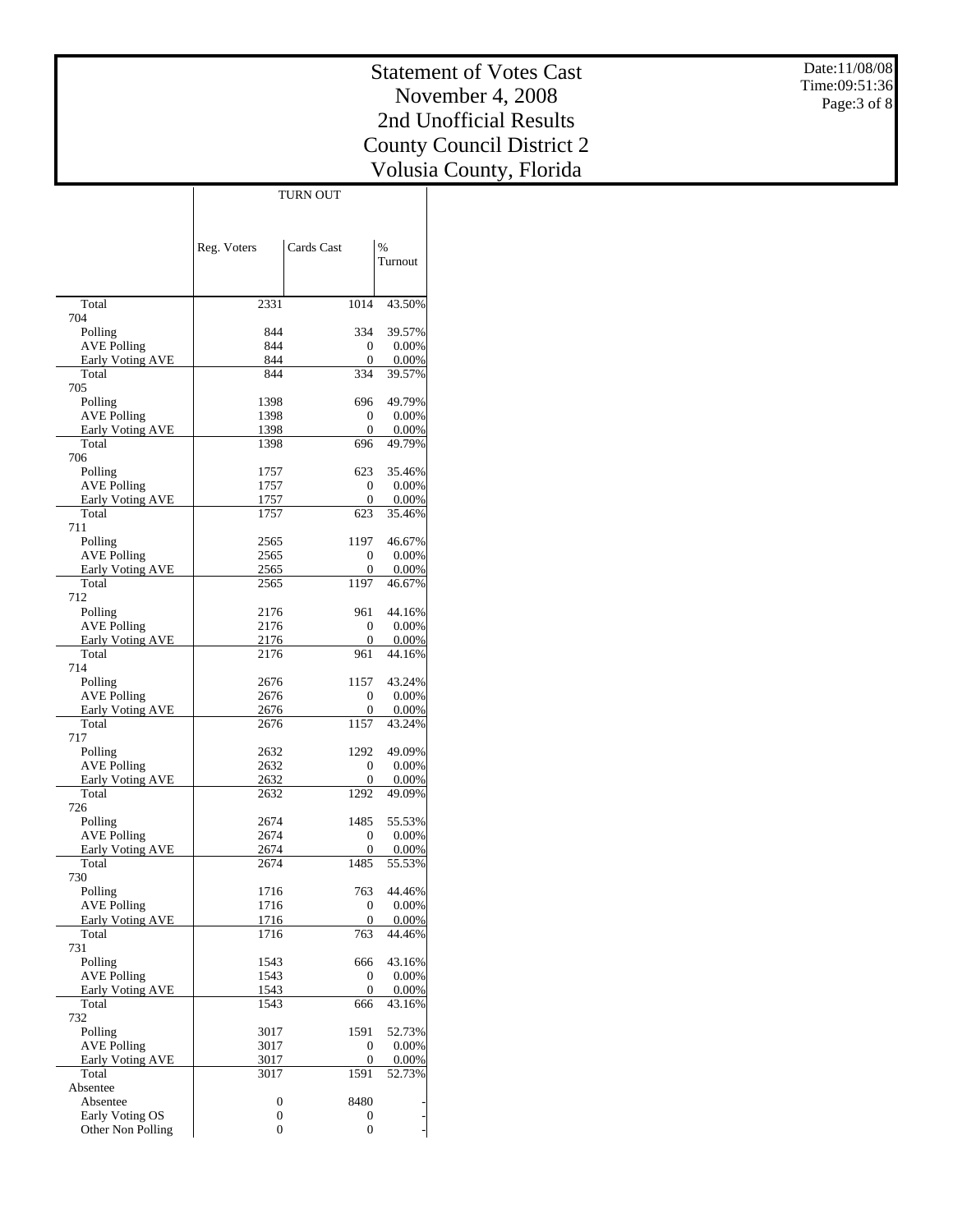Date:11/08/08 Time:09:51:37 Page:4 of 8

|                               | Reg. Voters    | Cards Cast     | %<br>Turnout    |
|-------------------------------|----------------|----------------|-----------------|
| Total                         | $\theta$       | 8480           |                 |
| Early Voting OS               |                |                |                 |
| Absentee                      | 0              | 0              |                 |
| Early Voting OS               | $\overline{0}$ | 10201          |                 |
| Other Non Polling             | 0              | 0              |                 |
| Total                         | $\theta$       | 10201          |                 |
| Provisional                   |                |                |                 |
| Absentee                      | $\overline{0}$ | $\overline{0}$ |                 |
| Early Voting OS               | $\overline{0}$ | $\theta$       |                 |
| Other Non Polling             | 0              | 52             |                 |
| Total                         | $\Omega$       | 52             |                 |
| Unscanned                     |                |                |                 |
| Absentee                      | 0              | 0              |                 |
| Early Voting OS               | $\overline{0}$ | $\overline{0}$ |                 |
| Other Non Polling             | 0              | 22             |                 |
| Total                         | $\theta$       | 22             |                 |
| Provisional After 7pm         |                |                |                 |
| Absentee                      | $\overline{0}$ | $\overline{0}$ |                 |
| Early Voting OS               | $\theta$       | $\overline{0}$ |                 |
| Other Non Polling             | 0              | $\overline{0}$ |                 |
| Total                         | $\theta$       | $\theta$       |                 |
| 10 Day Extension              |                |                |                 |
| Absentee                      | 0              | $\Omega$       |                 |
| Early Voting OS               | $\theta$       | $\theta$       |                 |
| Other Non Polling<br>Total    | 0              | $\overline{0}$ |                 |
| Total                         | $\Omega$       | $\Omega$       |                 |
|                               |                | 24057          |                 |
| Polling<br><b>AVE Polling</b> | 60694<br>60694 | $\mathbf{0}$   | 39.64%<br>0.00% |
| Absentee                      | 60694          | 8480           | 13.97%          |
| <b>Early Voting AVE</b>       | 60694          | $\Omega$       | 0.00%           |
| Early Voting OS               | 60694          | 10201          | 16.81%          |
| Other Non Polling             | 60694          | 74             | 0.12%           |
| Total                         | 60694          | 42812          | 70.54%          |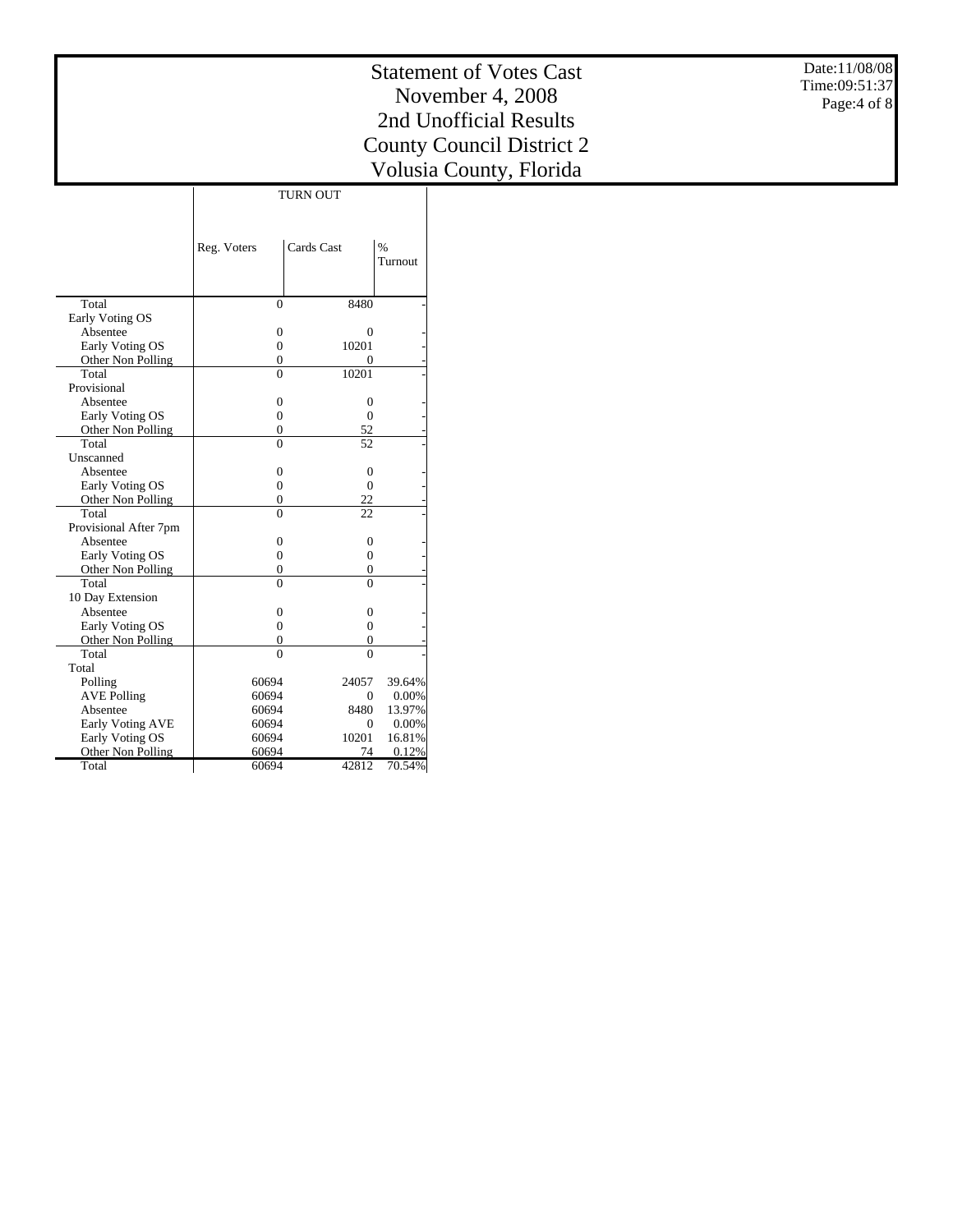Date:11/08/08 Time:09:51:37 Page:5 of 8

# Statement of Votes Cast November 4, 2008 2nd Unofficial Results County Council District 2 Volusia County, Florida

County Council District 2

|                                        | Reg. Voters  | <b>Times Counted</b>                 | <b>Total Votes</b>      | Nancy Epps              |                             | Joshua J. Wagner               |            |
|----------------------------------------|--------------|--------------------------------------|-------------------------|-------------------------|-----------------------------|--------------------------------|------------|
|                                        |              |                                      |                         |                         |                             |                                |            |
|                                        |              |                                      |                         |                         |                             |                                |            |
| Jurisdiction Wide                      |              |                                      |                         |                         |                             |                                |            |
| 607                                    |              |                                      |                         |                         |                             |                                |            |
| Polling                                | 1771         | 649                                  | 552                     |                         | 310 56.16%                  |                                | 242 43.84% |
| <b>AVE Polling</b>                     | 1771         | $\mathbf{0}$                         | $\boldsymbol{0}$        | $\theta$                |                             | $\boldsymbol{0}$               |            |
| Early Voting AVE<br>Total              | 1771<br>1771 | $\mathbf{0}$<br>649                  | $\mathbf{0}$<br>552     | $\theta$<br>310         | 56.16%                      | $\mathbf{0}$<br>242            | 43.84%     |
| 608                                    |              |                                      |                         |                         |                             |                                |            |
| Polling                                | 1361         | 616                                  | 552                     |                         | 286 51.81%                  | 266                            | 48.19%     |
| <b>AVE Polling</b>                     | 1361         | $\mathbf{0}$                         | $\mathbf{0}$            | $\theta$                |                             | $\boldsymbol{0}$               |            |
| Early Voting AVE                       | 1361         | $\mathbf{0}$                         | $\boldsymbol{0}$        | $\overline{0}$          |                             | $\theta$                       |            |
| Total                                  | 1361         | 616                                  | 552                     | 286                     | 51.81%                      | 266                            | 48.19%     |
| 609                                    |              |                                      |                         |                         |                             |                                |            |
| Polling                                | 1128<br>1128 | 422                                  | 347<br>$\mathbf{0}$     | $\theta$                | 182 52.45%                  | 165                            | 47.55%     |
| <b>AVE Polling</b><br>Early Voting AVE | 1128         | $\boldsymbol{0}$<br>$\boldsymbol{0}$ | $\mathbf{0}$            | $\theta$                |                             | $\mathbf{0}$<br>$\overline{0}$ |            |
| Total                                  | 1128         | 422                                  | 347                     | 182                     | 52.45%                      | 165                            | 47.55%     |
| 614                                    |              |                                      |                         |                         |                             |                                |            |
| Polling                                | 2358         | 799                                  | 685                     |                         | 400 58.39%                  | 285                            | 41.61%     |
| <b>AVE Polling</b>                     | 2358         | $\mathbf{0}$                         | $\mathbf{0}$            | $\theta$                |                             | $\boldsymbol{0}$               |            |
| Early Voting AVE                       | 2358         | $\mathbf{0}$                         | $\overline{0}$          | $\theta$                |                             | $\theta$                       |            |
| Total                                  | 2358         | 799                                  | 685                     | 400                     | 58.39%                      | 285                            | 41.61%     |
| 618                                    |              |                                      |                         |                         |                             |                                |            |
| Polling                                | 1429<br>1429 | 490<br>$\boldsymbol{0}$              | 429<br>$\boldsymbol{0}$ | 237<br>$\boldsymbol{0}$ | 55.24%                      | $\boldsymbol{0}$               | 192 44.76% |
| <b>AVE Polling</b><br>Early Voting AVE | 1429         | $\mathbf{0}$                         | $\boldsymbol{0}$        | $\theta$                |                             | $\theta$                       |            |
| Total                                  | 1429         | 490                                  | 429                     | 237                     | 55.24%                      | 192                            | 44.76%     |
| 619                                    |              |                                      |                         |                         |                             |                                |            |
| Polling                                | 1685         | 612                                  | 544                     | 229                     | 42.10%                      |                                | 315 57.90% |
| <b>AVE Polling</b>                     | 1685         | $\mathbf{0}$                         | $\mathbf{0}$            | $\mathbf{0}$            |                             | $\boldsymbol{0}$               |            |
| Early Voting AVE                       | 1685         | $\boldsymbol{0}$                     | $\boldsymbol{0}$        | $\theta$                |                             | $\mathbf{0}$                   |            |
| Total                                  | 1685         | 612                                  | 544                     | 229                     | 42.10%                      | 315                            | 57.90%     |
| 620                                    |              |                                      |                         |                         |                             |                                |            |
| Polling<br><b>AVE Polling</b>          | 2107<br>2107 | 546<br>$\boldsymbol{0}$              | 455<br>$\boldsymbol{0}$ | $\mathbf{0}$            | 191 41.98%                  | 264<br>$\boldsymbol{0}$        | 58.02%     |
| Early Voting AVE                       | 2107         | $\mathbf{0}$                         | $\mathbf{0}$            | $\theta$                |                             | $\mathbf{0}$                   |            |
| Total                                  | 2107         | 546                                  | 455                     | 191                     | 41.98%                      | 264                            | 58.02%     |
| 621                                    |              |                                      |                         |                         |                             |                                |            |
| Polling                                | 993          | 285                                  | 247                     |                         | 106 42.91%                  |                                | 141 57.09% |
| <b>AVE Polling</b>                     | 993          | $\mathbf{0}$                         | $\overline{0}$          | $\theta$                |                             | $\boldsymbol{0}$               |            |
| Early Voting AVE                       | 993          | $\mathbf{0}$                         | $\boldsymbol{0}$        | $\theta$                |                             | $\mathbf{0}$                   |            |
| Total                                  | 993          | 285                                  | 247                     | 106                     | 42.91%                      | 141                            | 57.09%     |
| 622                                    |              |                                      |                         |                         |                             |                                |            |
| Polling<br><b>AVE Polling</b>          | 815<br>815   | 273<br>$\boldsymbol{0}$              | 223<br>$\mathbf{0}$     | $\mathbf{0}$            | 96 43.05%<br>$\overline{a}$ | 127<br>$\boldsymbol{0}$        | 56.95%     |
| Early Voting AVE                       | 815          | $\overline{0}$                       | $\overline{0}$          | $\boldsymbol{0}$        |                             | $\mathbf{0}$                   |            |
| Total                                  | 815          | 273                                  | 223                     |                         | 96 43.05%                   | 127                            | 56.95%     |
| 623                                    |              |                                      |                         |                         |                             |                                |            |
| Polling                                | 989          | 378                                  | 336                     |                         | 167 49.70%                  |                                | 169 50.30% |
| <b>AVE Polling</b>                     | 989          | $\mathbf{0}$                         | $\mathbf{0}$            | $\mathbf{0}$            |                             | $\mathbf{0}$                   |            |
| Early Voting AVE                       | 989          | $\mathbf{0}$                         | $\boldsymbol{0}$        | $\mathbf{0}$            |                             | $\mathbf{0}$                   |            |
| Total                                  | 989          | 378                                  | 336                     | 167                     | 49.70%                      | 169                            | 50.30%     |
| 624                                    | 1286         | 321                                  | 275                     |                         |                             |                                | 49.09%     |
| Polling<br><b>AVE Polling</b>          | 1286         | $\boldsymbol{0}$                     | $\boldsymbol{0}$        | $\mathbf{0}$            | 140 50.91%                  | 135<br>$\boldsymbol{0}$        |            |
| Early Voting AVE                       | 1286         | $\mathbf{0}$                         | $\boldsymbol{0}$        | $\mathbf{0}$            |                             | $\mathbf{0}$                   |            |
| Total                                  | 1286         | 321                                  | 275                     | 140                     | 50.91%                      | 135                            | 49.09%     |
| 625                                    |              |                                      |                         |                         |                             |                                |            |
| Polling                                | 1685         | 540                                  | 470                     |                         | 185 39.36%                  |                                | 285 60.64% |
| <b>AVE Polling</b>                     | 1685         | $\boldsymbol{0}$                     | $\boldsymbol{0}$        | $\mathbf{0}$            |                             | $\boldsymbol{0}$               |            |
| Early Voting AVE                       | 1685         | $\boldsymbol{0}$                     | $\boldsymbol{0}$        | $\boldsymbol{0}$        |                             | $\boldsymbol{0}$               |            |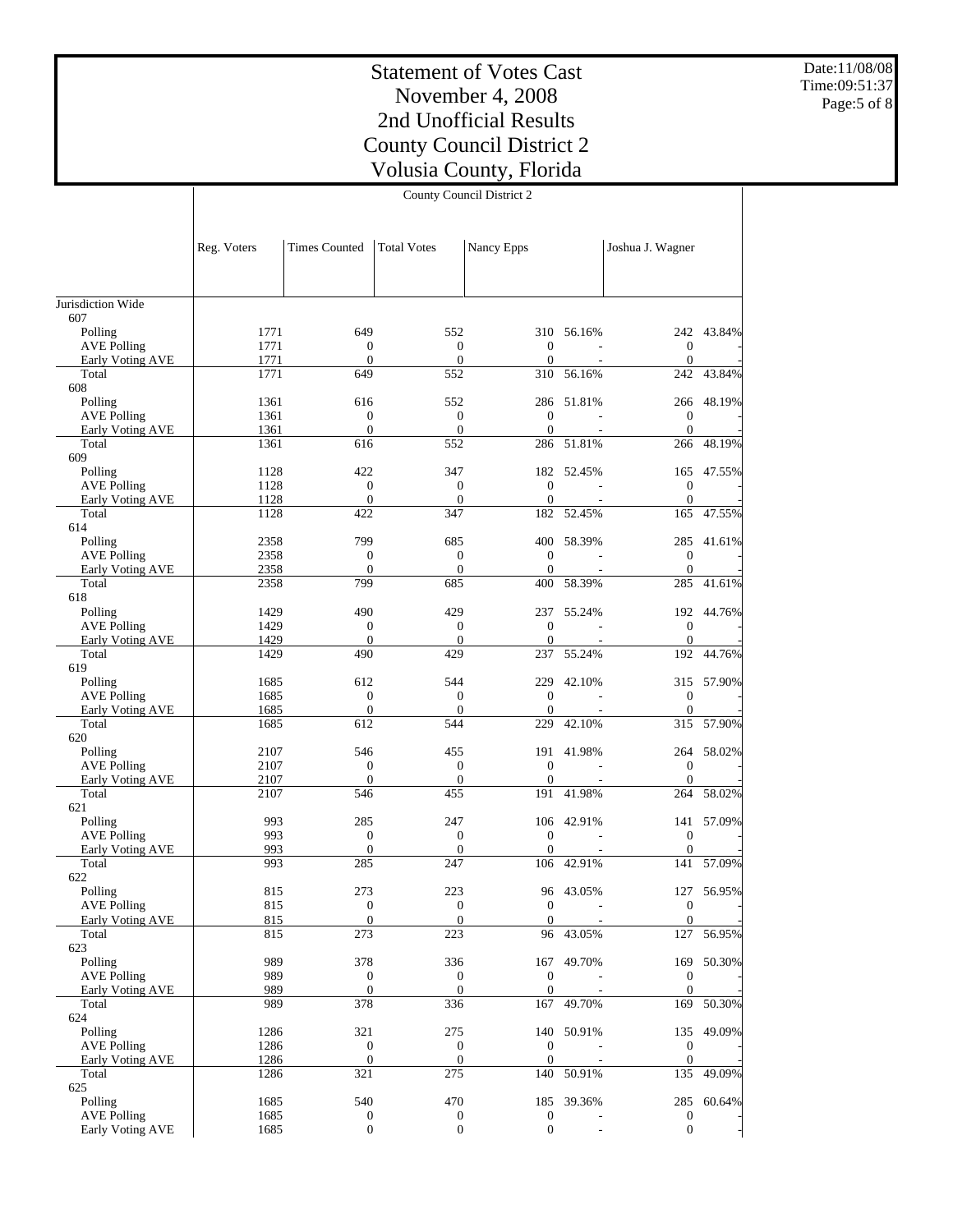Date:11/08/08 Time:09:51:37 Page:6 of 8

| County Council District 2 |  |
|---------------------------|--|
|---------------------------|--|

|                                               | Reg. Voters  | <b>Times Counted</b>             | <b>Total Votes</b>                   | Nancy Epps          |                          | Joshua J. Wagner                   |            |
|-----------------------------------------------|--------------|----------------------------------|--------------------------------------|---------------------|--------------------------|------------------------------------|------------|
|                                               |              |                                  |                                      |                     |                          |                                    |            |
|                                               |              |                                  |                                      |                     |                          |                                    |            |
| Total<br>626                                  | 1685         | 540                              | 470                                  | 185                 | $-39.36%$                | 285                                | 60.64%     |
| Polling                                       | 1517         | 546                              | 453                                  |                     | 231 50.99%               | 222                                | 49.01%     |
| <b>AVE Polling</b>                            | 1517         | $\theta$                         | $\boldsymbol{0}$                     | $\theta$            |                          | $\mathbf{0}$                       |            |
| Early Voting AVE                              | 1517         | $\theta$                         | $\theta$                             | $\theta$            |                          | $\mathbf{0}$                       |            |
| Total                                         | 1517         | 546                              | 453                                  | 231                 | 50.99%                   | 222                                | 49.01%     |
| 628                                           |              | 797                              | 687                                  |                     | 260 37.85%               |                                    |            |
| Polling<br><b>AVE Polling</b>                 | 2186<br>2186 | $\mathbf{0}$                     | $\mathbf{0}$                         | $\mathbf{0}$        |                          | 427<br>$\mathbf{0}$                | 62.15%     |
| Early Voting AVE                              | 2186         | $\boldsymbol{0}$                 | $\mathbf{0}$                         | $\mathbf{0}$        |                          | $\overline{0}$                     |            |
| Total                                         | 2186         | 797                              | 687                                  | 260                 | 37.85%                   | 427                                | 62.15%     |
| 629                                           |              |                                  |                                      |                     |                          |                                    |            |
| Polling                                       | 1750         | 633                              | 536                                  |                     | 257 47.95%               |                                    | 279 52.05% |
| <b>AVE Polling</b>                            | 1750         | $\mathbf{0}$                     | $\boldsymbol{0}$                     | $\theta$            |                          | $\mathbf{0}$                       |            |
| Early Voting AVE                              | 1750         | $\mathbf{0}$                     | $\theta$                             | $\theta$            | $\sim$                   | $\overline{0}$                     |            |
| Total                                         | 1750         | 633                              | 536                                  | 257                 | 47.95%                   | 279                                | 52.05%     |
| 633                                           |              |                                  |                                      |                     |                          |                                    |            |
| Polling                                       | 1099         | 368<br>$\mathbf{0}$              | 318                                  | 167<br>$\mathbf{0}$ | 52.52%                   | 151                                | 47.48%     |
| <b>AVE Polling</b><br><b>Early Voting AVE</b> | 1099<br>1099 | $\theta$                         | $\mathbf{0}$<br>$\mathbf{0}$         | $\theta$            |                          | $\boldsymbol{0}$<br>$\overline{0}$ |            |
| Total                                         | 1099         | 368                              | 318                                  | 167                 | 52.52%                   | 151                                | 47.48%     |
| 636                                           |              |                                  |                                      |                     |                          |                                    |            |
| Polling                                       | 1093         | 357                              | 299                                  |                     | 155 51.84%               | 144                                | 48.16%     |
| <b>AVE Polling</b>                            | 1093         | $\mathbf{0}$                     | $\mathbf{0}$                         | $\theta$            |                          | $\mathbf{0}$                       |            |
| Early Voting AVE                              | 1093         | $\mathbf{0}$                     | $\theta$                             | $\theta$            |                          | $\mathbf{0}$                       |            |
| Total                                         | 1093         | 357                              | 299                                  | 155                 | 51.84%                   | 144                                | 48.16%     |
| 637                                           |              |                                  |                                      |                     |                          |                                    |            |
| Polling                                       | 1298         | 593                              | 495                                  |                     | 265 53.54%               |                                    | 230 46.46% |
| <b>AVE Polling</b>                            | 1298         | $\mathbf{0}$                     | $\mathbf{0}$                         | $\mathbf{0}$        |                          | $\mathbf{0}$                       |            |
| Early Voting AVE                              | 1298         | $\boldsymbol{0}$                 | $\mathbf{0}$                         | $\mathbf{0}$        |                          | $\overline{0}$                     |            |
| Total                                         | 1298         | 593                              | 495                                  | 265                 | 53.54%                   | 230                                | 46.46%     |
| 638<br>Polling                                | 1100         | 531                              | 452                                  |                     | 255 56.42%               |                                    | 197 43.58% |
| <b>AVE Polling</b>                            | 1100         | $\mathbf{0}$                     | $\boldsymbol{0}$                     | $\theta$            |                          | $\overline{0}$                     |            |
| Early Voting AVE                              | 1100         | $\mathbf{0}$                     | $\mathbf{0}$                         | $\theta$            | $\overline{\phantom{a}}$ | $\overline{0}$                     |            |
| Total                                         | 1100         | 531                              | 452                                  | 255                 | 56.42%                   | 197                                | 43.58%     |
| 639                                           |              |                                  |                                      |                     |                          |                                    |            |
| Polling                                       | 1186         | 476                              | 407                                  | 227                 | 55.77%                   | 180                                | 44.23%     |
| <b>AVE Polling</b>                            | 1186         | $\boldsymbol{0}$                 | $\boldsymbol{0}$                     | $\mathbf{0}$        | $\overline{\phantom{a}}$ | $\mathbf{0}$                       |            |
| Early Voting AVE                              | 1186         | $\mathbf{0}$                     | $\mathbf{0}$                         | $\theta$            |                          | $\overline{0}$                     |            |
| Total                                         | 1186         | 476                              | 407                                  | 227                 | 55.77%                   | 180                                | 44.23%     |
| 640                                           |              |                                  |                                      |                     |                          |                                    |            |
| Polling                                       | 11           | 6                                | 6                                    | 5                   | 83.33%                   | $\mathbf{1}$                       | 16.67%     |
| <b>AVE Polling</b>                            | 11           | $\mathbf{0}$                     | $\mathbf{0}$                         | $\theta$            | $\overline{a}$           | $\mathbf{0}$                       |            |
| Early Voting AVE<br>Total                     | 11<br>11     | $\boldsymbol{0}$<br>6            | $\boldsymbol{0}$<br>6                | 0<br>5              | 83.33%                   | 0<br>$\mathbf{1}$                  | 16.67%     |
| 701                                           |              |                                  |                                      |                     |                          |                                    |            |
| Polling                                       | 1834         | 743                              | 635                                  |                     | 275 43.31%               |                                    | 360 56.69% |
| <b>AVE Polling</b>                            | 1834         | $\boldsymbol{0}$                 | $\boldsymbol{0}$                     | $\boldsymbol{0}$    |                          | $\overline{0}$                     |            |
| Early Voting AVE                              | 1834         | $\mathbf{0}$                     | $\mathbf{0}$                         | $\theta$            |                          | $\overline{0}$                     |            |
| Total                                         | 1834         | 743                              | 635                                  | 275                 | 43.31%                   |                                    | 360 56.69% |
| 702                                           |              |                                  |                                      |                     |                          |                                    |            |
| Polling                                       | 2955         | 1297                             | 1131                                 |                     | 545 48.19%               |                                    | 586 51.81% |
| <b>AVE Polling</b>                            | 2955         | $\boldsymbol{0}$                 | $\boldsymbol{0}$                     | $\mathbf{0}$        |                          | $\overline{0}$                     |            |
| Early Voting AVE                              | 2955         | $\boldsymbol{0}$                 | $\boldsymbol{0}$                     | $\mathbf{0}$        |                          | $\mathbf{0}$                       |            |
| Total                                         | 2955         | 1297                             | 1131                                 |                     | 545 48.19%               |                                    | 586 51.81% |
| 703                                           |              |                                  |                                      |                     |                          |                                    | 449 50.51% |
| Polling<br><b>AVE Polling</b>                 | 2331<br>2331 | 1014                             | 889                                  | $\mathbf{0}$        | 440 49.49%               | 0                                  |            |
| Early Voting AVE                              | 2331         | $\boldsymbol{0}$<br>$\mathbf{0}$ | $\boldsymbol{0}$<br>$\boldsymbol{0}$ | $\mathbf{0}$        |                          | $\mathbf{0}$                       |            |
|                                               |              |                                  |                                      |                     |                          |                                    |            |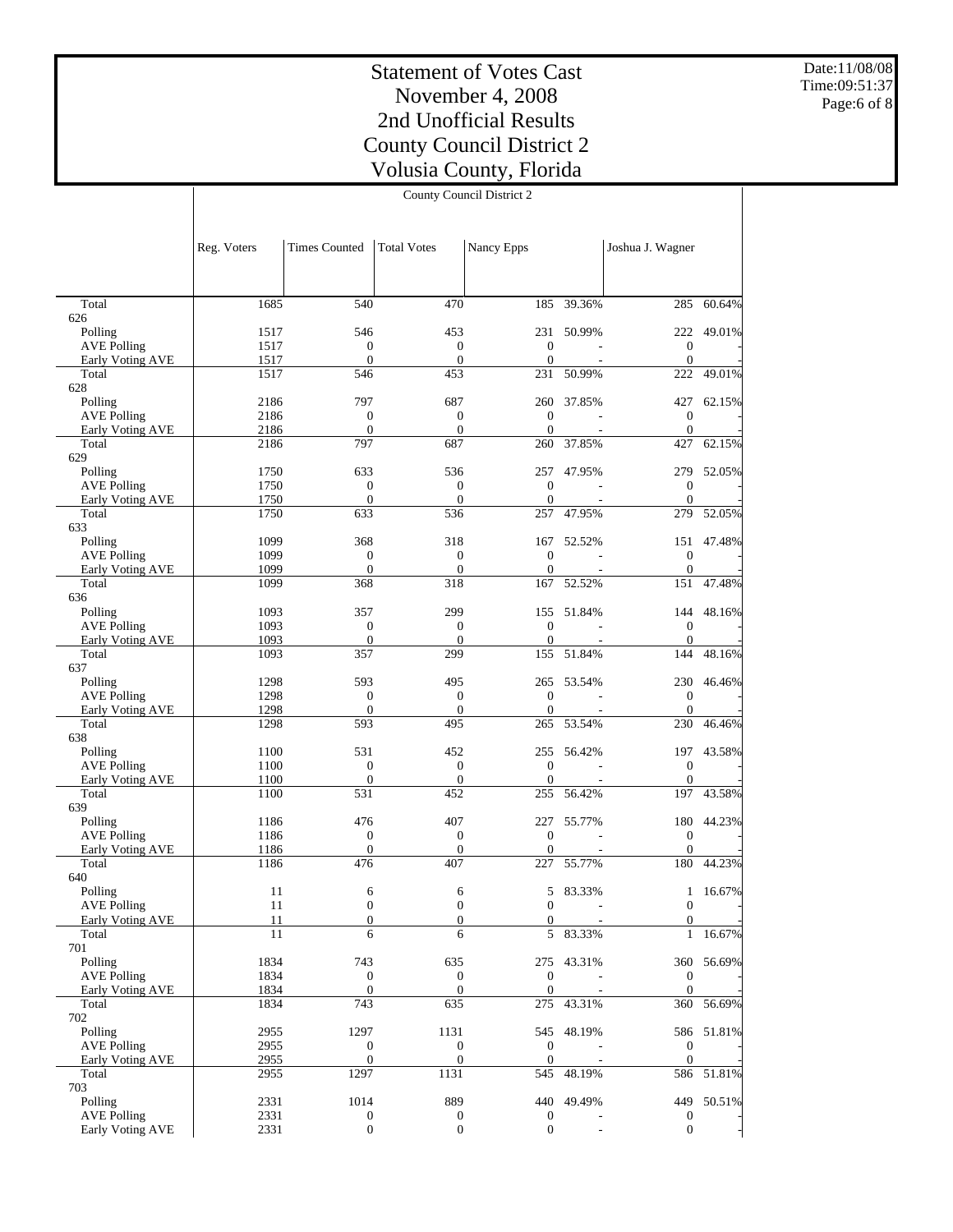Date:11/08/08 Time:09:51:37 Page:7 of 8

# Statement of Votes Cast November 4, 2008 2nd Unofficial Results County Council District 2 Volusia County, Florida

County Council District 2

|                                        | Reg. Voters  | <b>Times Counted</b>                 | <b>Total Votes</b>             | Nancy Epps                       |                 | Joshua J. Wagner                 |             |
|----------------------------------------|--------------|--------------------------------------|--------------------------------|----------------------------------|-----------------|----------------------------------|-------------|
|                                        |              |                                      |                                |                                  |                 |                                  |             |
| Total                                  | 2331         | 1014                                 | 889                            |                                  | $440 - 49.49\%$ | 449                              | 50.51%      |
| 704                                    |              |                                      |                                |                                  |                 |                                  |             |
| Polling                                | 844          | 334                                  | 282                            |                                  | 127 45.04%      | 155                              | 54.96%      |
| <b>AVE Polling</b>                     | 844<br>844   | $\mathbf{0}$                         | $\mathbf{0}$<br>$\overline{0}$ | $\theta$                         | $\sim$          | $\mathbf{0}$<br>$\theta$         |             |
| Early Voting AVE<br>Total              | 844          | $\boldsymbol{0}$<br>334              | 282                            | $\mathbf{0}$<br>127              | 45.04%          | 155                              | 54.96%      |
| 705                                    |              |                                      |                                |                                  |                 |                                  |             |
| Polling                                | 1398         | 696                                  | 617                            |                                  | 211 34.20%      |                                  | 406 65.80%  |
| <b>AVE Polling</b>                     | 1398         | $\mathbf{0}$                         | $\mathbf{0}$                   | $\overline{0}$                   |                 | $\overline{0}$                   |             |
| Early Voting AVE                       | 1398         | $\mathbf{0}$                         | $\mathbf{0}$                   | $\mathbf{0}$                     |                 | $\overline{0}$                   |             |
| Total                                  | 1398         | 696                                  | 617                            | 211                              | 34.20%          | 406                              | 65.80%      |
| 706                                    |              |                                      |                                |                                  |                 |                                  |             |
| Polling                                | 1757         | 623                                  | 535                            |                                  | 310 57.94%      | 225                              | 42.06%      |
| <b>AVE Polling</b><br>Early Voting AVE | 1757<br>1757 | $\boldsymbol{0}$<br>$\boldsymbol{0}$ | $\mathbf{0}$<br>$\mathbf{0}$   | $\overline{0}$<br>$\overline{0}$ |                 | $\overline{0}$<br>$\overline{0}$ |             |
| Total                                  | 1757         | 623                                  | 535                            | 310                              | 57.94%          | 225                              | 42.06%      |
| 711                                    |              |                                      |                                |                                  |                 |                                  |             |
| Polling                                | 2565         | 1197                                 | 997                            | 509                              | 51.05%          | 488                              | 48.95%      |
| <b>AVE Polling</b>                     | 2565         | $\boldsymbol{0}$                     | $\boldsymbol{0}$               | $\theta$                         |                 | $\mathbf{0}$                     |             |
| Early Voting AVE                       | 2565         | $\mathbf{0}$                         | $\mathbf{0}$                   | $\overline{0}$                   |                 | $\overline{0}$                   |             |
| Total                                  | 2565         | 1197                                 | 997                            | 509                              | 51.05%          | 488                              | 48.95%      |
| 712                                    |              |                                      |                                |                                  |                 |                                  |             |
| Polling                                | 2176         | 961                                  | 840                            |                                  | 393 46.79%      | 447                              | 53.21%      |
| <b>AVE Polling</b>                     | 2176         | $\boldsymbol{0}$                     | $\mathbf{0}$                   | $\theta$                         |                 | $\boldsymbol{0}$                 |             |
| Early Voting AVE<br>Total              | 2176<br>2176 | $\boldsymbol{0}$<br>961              | $\mathbf{0}$<br>840            | $\overline{0}$<br>393            | 46.79%          | $\mathbf{0}$<br>447              | 53.21%      |
| 714                                    |              |                                      |                                |                                  |                 |                                  |             |
| Polling                                | 2676         | 1157                                 | 1014                           | 467                              | 46.06%          |                                  | 547 53.94%  |
| <b>AVE Polling</b>                     | 2676         | $\mathbf{0}$                         | $\mathbf{0}$                   | $\theta$                         |                 | $\overline{0}$                   |             |
| Early Voting AVE                       | 2676         | $\boldsymbol{0}$                     | $\mathbf{0}$                   | $\mathbf{0}$                     |                 | $\overline{0}$                   |             |
| Total                                  | 2676         | 1157                                 | 1014                           | 467                              | 46.06%          | 547                              | 53.94%      |
| 717                                    |              |                                      |                                |                                  |                 |                                  |             |
| Polling                                | 2632         | 1292                                 | 1110                           |                                  | 524 47.21%      |                                  | 586 52.79%  |
| <b>AVE Polling</b>                     | 2632         | $\boldsymbol{0}$                     | $\mathbf{0}$                   | $\overline{0}$                   |                 | $\overline{0}$                   |             |
| Early Voting AVE                       | 2632         | $\boldsymbol{0}$                     | $\mathbf{0}$                   | $\overline{0}$                   | $\sim$          | $\overline{0}$                   |             |
| Total<br>726                           | 2632         | 1292                                 | 1110                           | 524                              | 47.21%          | 586                              | 52.79%      |
| Polling                                | 2674         | 1485                                 | 1399                           | 737                              | 52.68%          |                                  | 662 47.32%  |
| <b>AVE Polling</b>                     | 2674         | $\boldsymbol{0}$                     | $\mathbf{0}$                   | $\overline{0}$                   | $\sim$          | $\overline{0}$                   |             |
| Early Voting AVE                       | 2674         | $\mathbf{0}$                         | $\mathbf{0}$                   | $\mathbf{0}$                     |                 | $\overline{0}$                   |             |
| Total                                  | 2674         | 1485                                 | 1399                           | 737                              | 52.68%          | 662                              | 47.32%      |
| 730                                    |              |                                      |                                |                                  |                 |                                  |             |
| Polling                                | 1716         | 763                                  | 633                            |                                  | 371 58.61%      |                                  | 262 41.39%  |
| <b>AVE Polling</b>                     | 1716         | $\boldsymbol{0}$                     | $\mathbf{0}$                   | $\overline{0}$                   |                 | $\overline{0}$                   |             |
| Early Voting AVE                       | 1716         | $\mathbf{0}$                         | $\boldsymbol{0}$               | $\bf{0}$                         |                 | $\overline{0}$                   |             |
| Total                                  | 1716         | 763                                  | 633                            | 371                              | 58.61%          |                                  | 262 41.39%  |
| 731<br>Polling                         | 1543         | 666                                  | 557                            |                                  | 285 51.17%      |                                  | 272 48.83%  |
| <b>AVE Polling</b>                     | 1543         | $\boldsymbol{0}$                     | $\boldsymbol{0}$               | $\mathbf{0}$                     |                 | $\boldsymbol{0}$                 |             |
| Early Voting AVE                       | 1543         | $\boldsymbol{0}$                     | $\mathbf{0}$                   | $\mathbf{0}$                     |                 | $\overline{0}$                   |             |
| Total                                  | 1543         | 666                                  | 557                            | 285                              | 51.17%          | 272                              | 48.83%      |
| 732                                    |              |                                      |                                |                                  |                 |                                  |             |
| Polling                                | 3017         | 1591                                 | 1315                           |                                  | 766 58.25%      | 549                              | 41.75%      |
| <b>AVE Polling</b>                     | 3017         | $\boldsymbol{0}$                     | $\boldsymbol{0}$               | $\mathbf{0}$                     |                 | $\overline{0}$                   |             |
| Early Voting AVE                       | 3017         | $\boldsymbol{0}$                     | $\boldsymbol{0}$               | $\overline{0}$                   |                 | $\mathbf{0}$                     |             |
| Total                                  | 3017         | 1591                                 | 1315                           |                                  | 766 58.25%      | 549                              | 41.75%      |
| Absentee                               |              |                                      |                                |                                  |                 |                                  |             |
| Absentee                               | 58965        | 8480                                 | 6975                           |                                  | 3881 55.64%     |                                  | 3094 44.36% |
| Early Voting OS                        | 58965        | $\boldsymbol{0}$                     | $\boldsymbol{0}$               | $\boldsymbol{0}$                 |                 | 0                                |             |
| Other Non Polling                      | 58965        | $\boldsymbol{0}$                     | $\mathbf{0}$                   | $\mathbf{0}$                     |                 | $\overline{0}$                   |             |